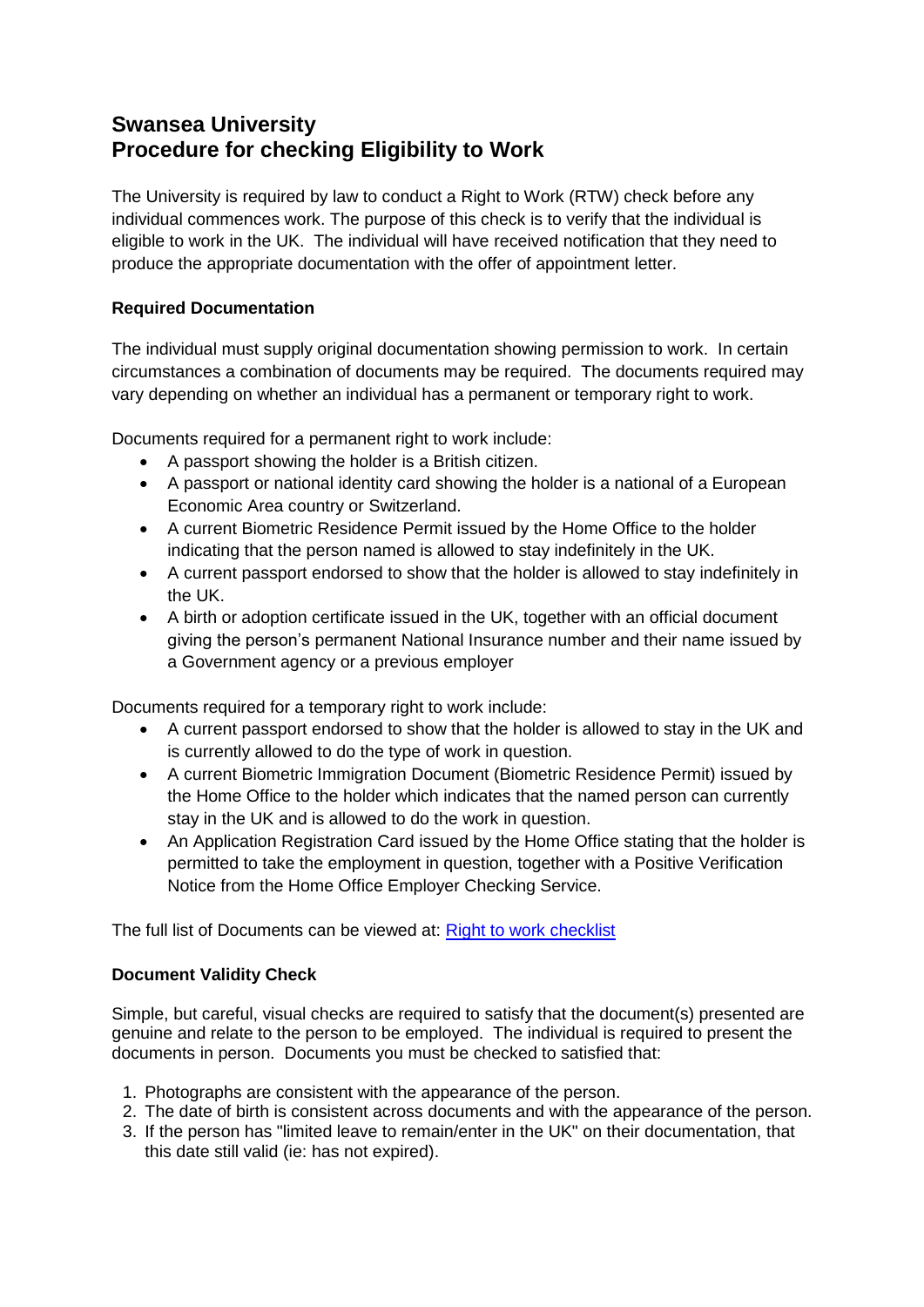- 4. Endorsements (stamps, visas, etc) show the individual is able to do the type of work offered.
- 5. The documents are genuine and do not appear to have been tampered with in any way. (The UK Visa and Immigration (UKVI) does not expect us to be experts on forged documents.)
- 6. If the person has different names on the documents further documents to verify why there is a difference must also presented.

### **Copying and Saving Documents**

- All provided documents must be copied in full, including both sides.
- If a document is a passport or a travel document copy:
	- The front cover (outside of the passport)

- Any pages providing the holder's personal details including nationality, date of birth, signature, date of expiry and biometric details

- Any pages containing UK Government endorsements' showing the person is allowed to work in the UK and carry out the work you are offering

- Cover sheets must be signed and dated the to state that originals have been seen.
- It is recommended that where possible copies are made in full colour.
- The documents should be saved onto the individuals HR e-file under the days date.
- The date that the documents were checked must be entered on the individuals HR database record and a copy of the documents attached to the individual's database record.
- If the right to work is temporary the expiry date of the eligibility to work must be recorded on the individual's database record.

#### **Employing Students**

If a prospective member of staff is currently studying at the University, a right to work check must still be conducted. The above procedure should be followed in full. Many students have a limited right to work in the UK during term time. These limits must be abided by in the offer of employment.

#### **Failure to produce appropriate documents**

If the prospective employee fails to provide proof of right to work, the HR Business Partner will postpone the agreed start date until the documents are presented. Prolonged failure to provide documentation may result in the withdrawal of the offer of employment.

#### **Monitoring eligibility to work**

All staff with a temporary right to work will have an expiry date recorded on their HR database record. A monthly report will be automatically generated and sent to the HR Business Partner, identifying any member of staff with six months or less remaining on their